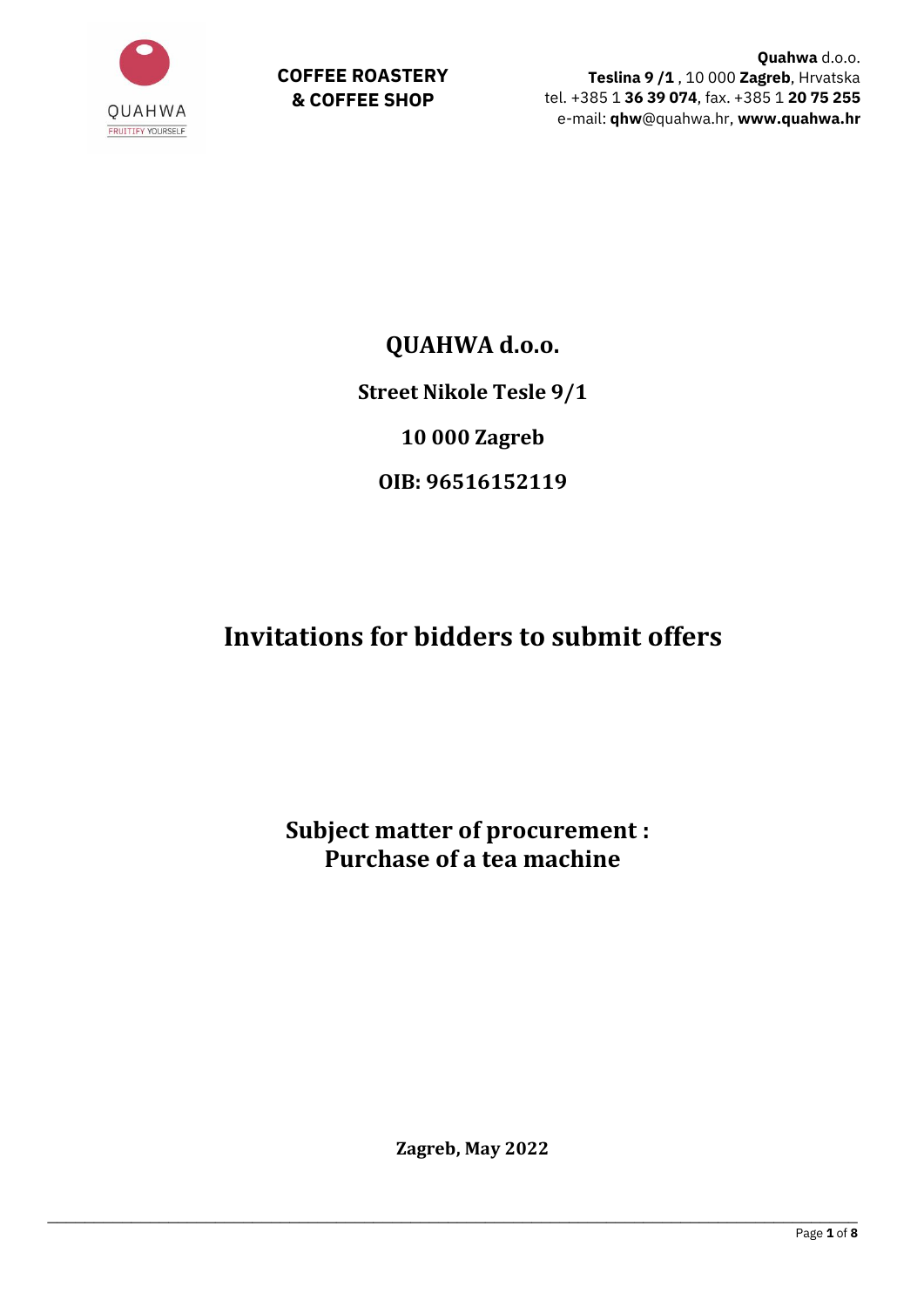

## **COFFEE ROASTERY** & COFFEE SHOP

## **CONTENT**

| 7.2 Sub-Bidders |  |
|-----------------|--|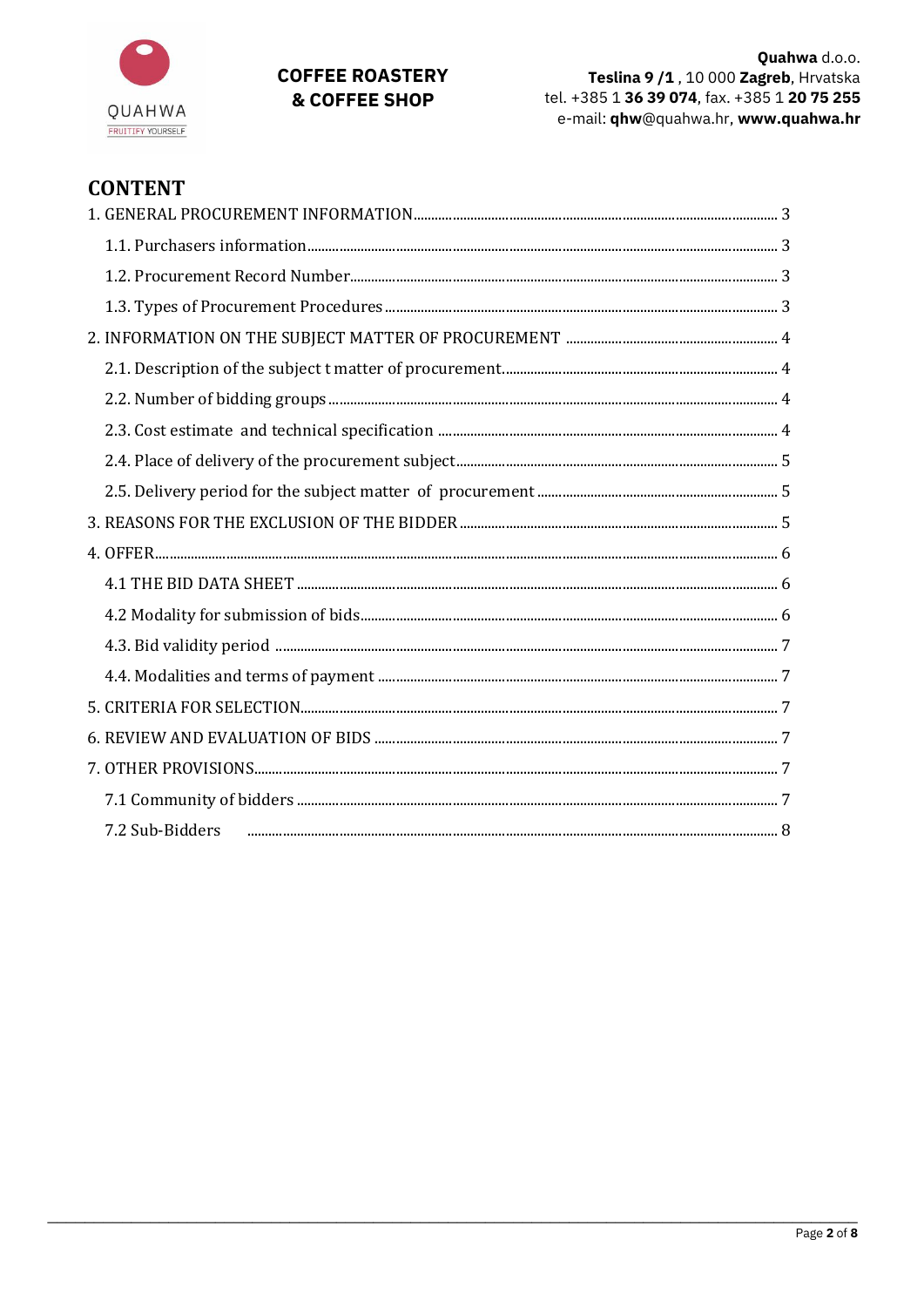**COFFEE ROASTERY & COFFEE SHOP**



## <span id="page-2-0"></span>**1. GENERAL PROCUREMENT INFORMATION**

## <span id="page-2-1"></span>*1.1. Purchaser information*

Purchaser: QUAHWA d.o.o. Address: Ulica Nikole Tesle 9/1, 10 000 Zagreb OIB: 96516152119 URL:<http://www.quahwa.hr/> Telephone: +385 95 456 9000 e-mail: [qhw@quahwa.net](mailto:qhw@quahwa.net)

#### **Person in charge of communication with the bidders**

Contact Person: Dragan Cvitić Telephone: + 385 95 456 9000 e-mail: dragan@quahwa.hr

#### <span id="page-2-2"></span>*1.2. Procurement Record Number*

12/2022

#### <span id="page-2-3"></span>*1.3. Type of Procurement Procedure*

The Procurement procedure shall be carried out with the publication of the tender notice to submit tender offers. The Purchaser shall publish the Invitation for submission of tender offers/ and accompanying annexes on the following internet site [www.quahwa.hr.](http://www.quahwa.hr/)

#### **1.4.Conflict of interest**

The list of economic operators with whom the Purchaser is in the conflict of interest shall be governed upon the principle of the avoidance of conflict of interest as defined by the Procurement procedures refering to the persons who are not subject to the Public Procurement Act.:

1. OD ZRNA DO ŠALICE d.o.o., Ul. Nikole Tesle 9/1, 10000 Zagreb, OIB: 17201514325

2. COFFEE CHERRY d.o.o., Ul. Nikole Tesle 9/1, 10000 Zagreb, OIB: 96450394820

\_\_\_\_\_\_\_\_\_\_\_\_\_\_\_\_\_\_\_\_\_\_\_\_\_\_\_\_\_\_\_\_\_\_\_\_\_\_\_\_\_\_\_\_\_\_\_\_\_\_\_\_\_\_\_\_\_\_\_\_\_\_\_\_\_\_\_\_\_\_\_\_\_\_\_\_\_\_\_\_\_\_\_\_\_\_\_

3. VENEFICA d.o.o., Kumborski put 20, 10000 Zagreb, OIB: 69175273177

#### **1.5. Clarifications and amendments to the tender**

a. During the bidding period economic operators can request an additional information concerning delivery of bids, and the Purchaser is to pose an answer by means of website where original documentation shall be released, without reveleing the identity of economic operator.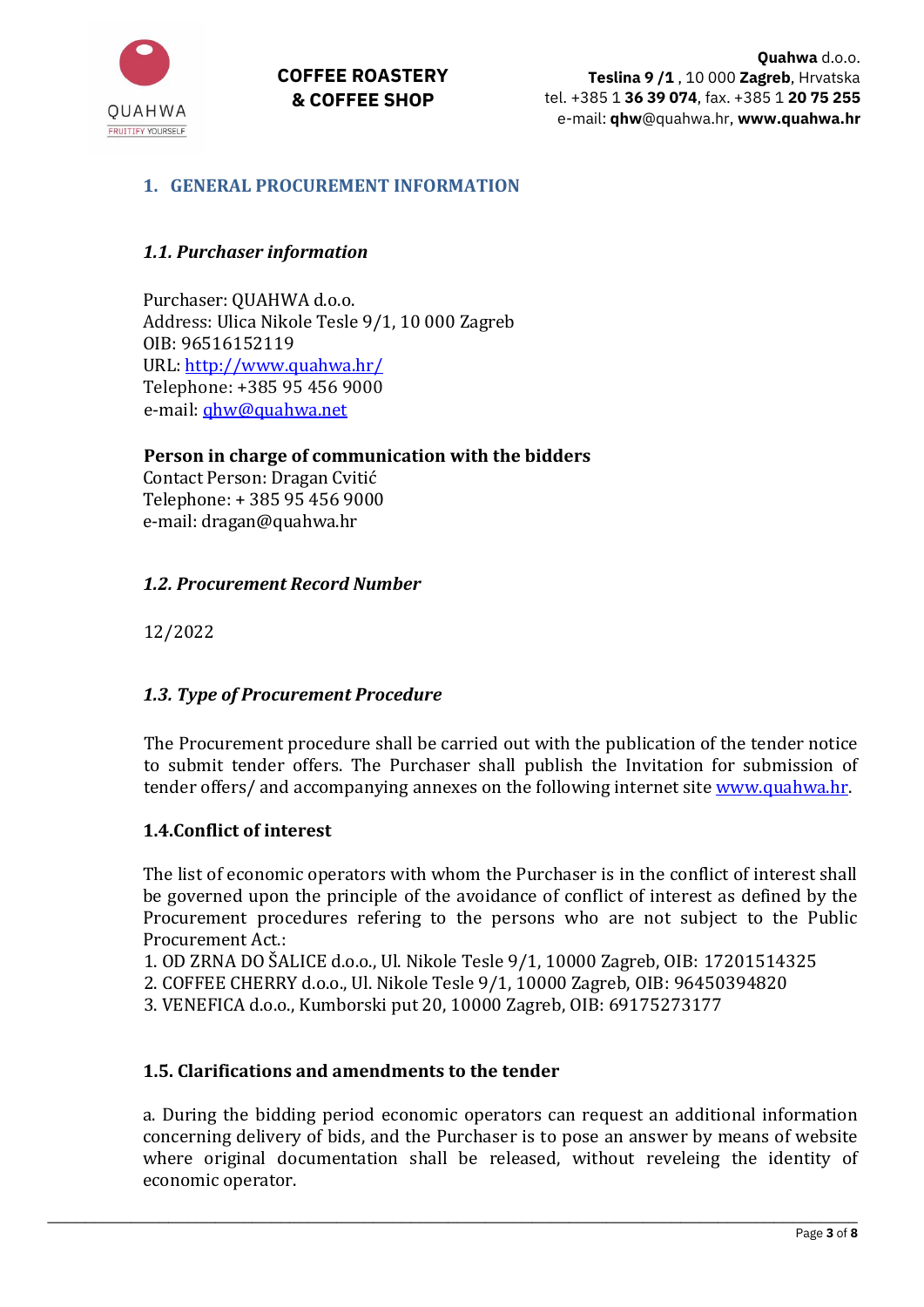

b. Providing a request is delivered timely, the Purchaser shall make an answer available not later than a three days (3)prior to the expiry date for bids submission.

c. The Requeast shall be deemed timely if it is delivered to the Purchaser not later than four days (4) prior to the expiry date for bids submissions.

d. If due to any reason the clarification is not published not later than a three days (3) prior to the expiry date for bids submission. The prolongation of this timeframe shall be proportional to the relevance of clarification.

e. During the time period for bids submission, the Purchaser can due to any reason modify and/or amend the invitation for submissions of bids. Possible modifications/amendments of the Invitation shall be made available by means of the same internet address where the original documentation is published. If need be to change to the invitation for bids submission during the last five final days prior to the expiry of initial time period, the Purchaser shall proportionally prolong deadline for bids submission , minimum five days,starting from the date of change publication.

f. The Purchaser shall bear no responsibility if the Bidders fail to timely collect the clarifications concerning the Invitation for bids submissions and calls upon the bidders to follow up regularly publications on the website concerning section 1.3.

## <span id="page-3-0"></span>**2. INFORMATION ON THE SUBJECT MATTER OF PROCUREMENT**

#### <span id="page-3-1"></span>*2.1. Description of the subject matter of procurement*

The subject of the procurement is purchase of a tea machine, all as described in the Technical Specifications and the Bill of Quantities, which are attached to this Call.

#### <span id="page-3-2"></span>*2.2. Number of Procurement Groups*

The subject matter of procurement **is not** divided into the groups and the bidder can submit one bid only. The bid must offer all items as defined in the cost estimate. All offers of the bidder who submits or takes part in several bids as an independent bider or the member of Bidders Community shall be turned down as well as the bids submitted by means of the Bidders Community.

#### <span id="page-3-3"></span>*2.3. Cost Estimate and Technical Specification*

The Cost Estimate is enclosed in ANNEX II of this Invitation for bids submission.

\_\_\_\_\_\_\_\_\_\_\_\_\_\_\_\_\_\_\_\_\_\_\_\_\_\_\_\_\_\_\_\_\_\_\_\_\_\_\_\_\_\_\_\_\_\_\_\_\_\_\_\_\_\_\_\_\_\_\_\_\_\_\_\_\_\_\_\_\_\_\_\_\_\_\_\_\_\_\_\_\_\_\_\_\_\_\_

The bid price is expressed in Kunas and has to cover all costs and discounts. The unit prices from the bid are fixed for the realisation time of the procurement.

The bid price VAT exclusive shall cover all the costs and discounts.

The Bidder shall express the bid price in the Bidding List and especially per items stated in the Cost estimate.

The price shall be expressed in kunas (HRK).

The Bidder shall insert in the Bidding List the same total price VAT exclusive, then the rate of VAT and total price VAT inclusive, caltualated to three decimal places.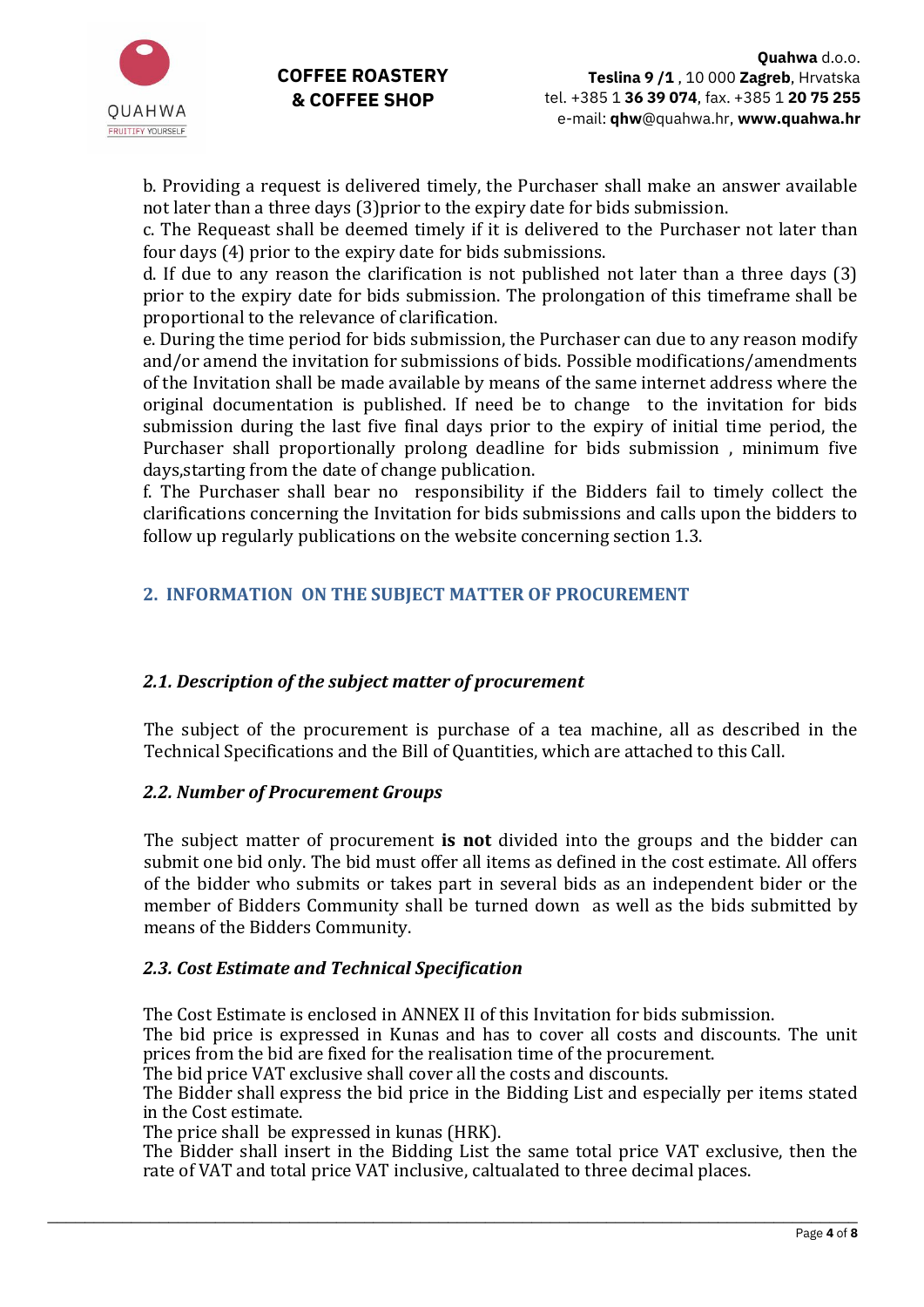

Technical specifications are stated in ANNEX IV to this invitation for bids submission The Bidder shall offer the subject to procurement in compliance with Technical specifications.

## <span id="page-4-0"></span>*2.4. The place of realisation of the procurement subject matter*

The subject matter of procurement shall be delivered to the address of the Purchaser as stated in section 1.1. of this Invitation.

#### <span id="page-4-1"></span>*2.5. Delivery time for subject matter of procurement*

Delivery time for the subject matter of procurement shall be 60 days from the rendering decision of bid selection.

## <span id="page-4-2"></span>**3. REASONS FOR THE EXCLUSION OF THE BIDDER**

The documents to prove there are no reasons for the exclusion of the bidder shall be written in the Croatian language and Latin alphabet.

When it comes to the Bidder Community, the circumstances concerning the reasons for exclusion shall be determined for each member of the Bidders Community and the documents to prove there are no reasons for the exclusion must be delivered for each member of the Bidders Community.

If Bidder shall grant part of the subject matter of procurement to one or several subbidders, the circumstances for exclusion shall be determined individually and for the subbidders and it shall be necessary to deliver the documents to prove that for the subbidder there are no valid reasons for exclusion.

#### *3.1. The Purchaser shall exclude the Bidder from the procedure if:*

a) he or the person authorised for the representation of the Bidders Community by law (the person who is the member of the management board, steering body or supervisory board or person granted the power of attorney for representation, rendering decisions or supervision of the economic operator) is convicted of any of the following criminal offences or corresponding criminal offences pursuant to the regulations of the country where is the registered office of the Bidder or the state whose citizen is the person authorised by law for representation of the Bidder: participation in criminal enterprise , criminal association, committing criminal offence within of criminal organisation, association for committing criminal offences, terorism or criminal offences associated with terrorist activities, money laundering or terrorism financing, child labour or other forms of human trafficking, corruption, receiving bribes in business operation, giving bribes in business operation, abuse of public procurement procedure, abuse of office and powers, unlawful favouring, receiving bribes, giving bribes, trading wiith business influence, giving bribes for influence trading, abuse of office and powers, abuse of

\_\_\_\_\_\_\_\_\_\_\_\_\_\_\_\_\_\_\_\_\_\_\_\_\_\_\_\_\_\_\_\_\_\_\_\_\_\_\_\_\_\_\_\_\_\_\_\_\_\_\_\_\_\_\_\_\_\_\_\_\_\_\_\_\_\_\_\_\_\_\_\_\_\_\_\_\_\_\_\_\_\_\_\_\_\_\_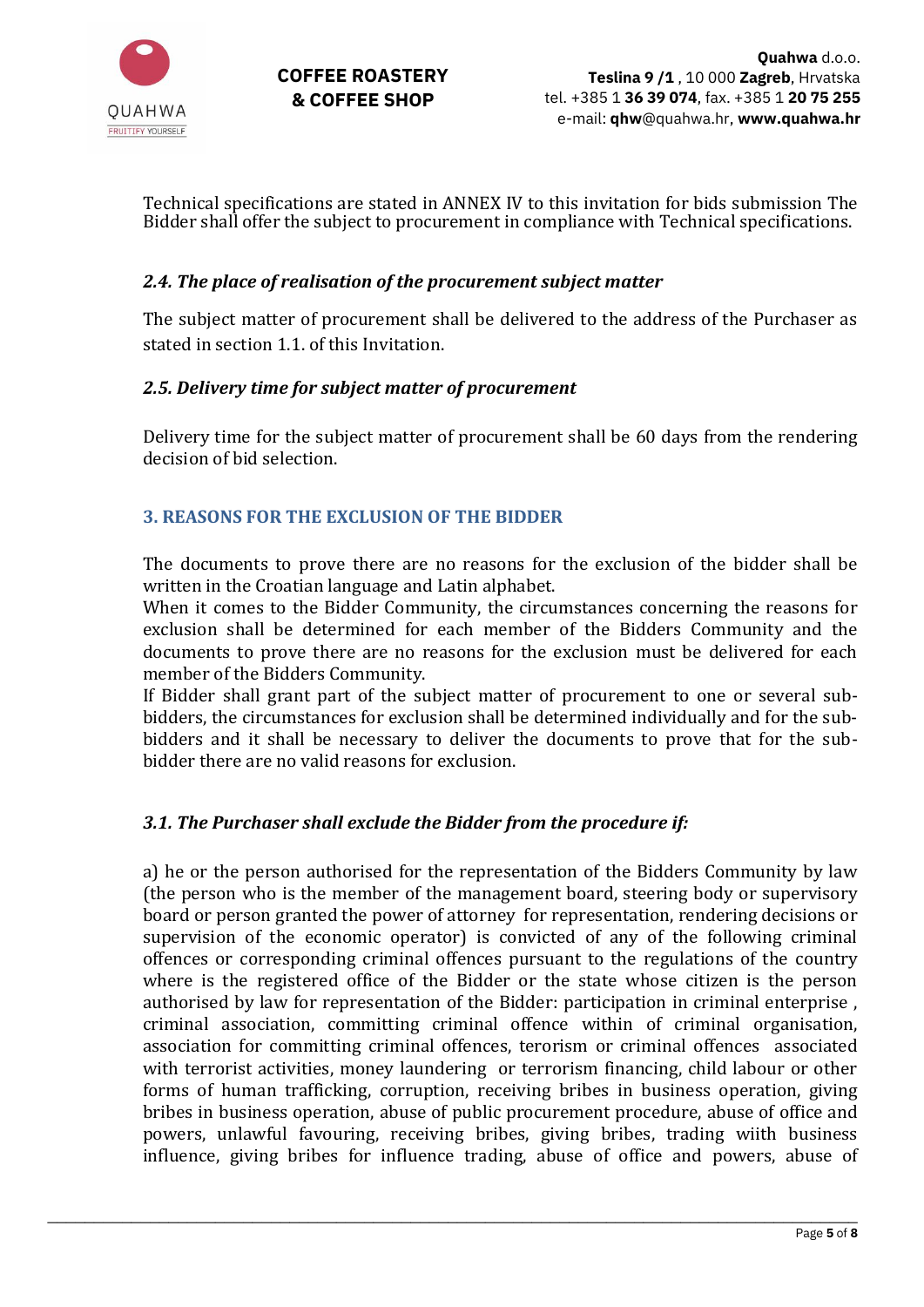

performing duties of state administration, unlawful mediation, fraud, fraud in business operation, evasion of tax or customs duty, subsidy fraud.

b) if failed to pay salary to the employees, contributions for financing mandatoryy insurance (especially health or pension insurance) or tax in compliance with the regulations of Republic of Croatia as the country where the Bidder is incorporated,in comppliance with the regulations of the country of the establishment of the business of the Bidder (providing their business is not established in Croatia), unless the payment of of mthe matured obligations is prolonged in compliance with the special regulations, and if the amount of matured, but outstanding obligations is not bigger than 200 kuna.

c) if falsely releasing, presenting or providing false data when it comes to the requirements stated by NOPP/NOJN as necessary.

**3.2.** The non-existance of reasons for the exclusion pursuant to section 3.1 a) to c) of this Invitation the Bidder shall prove by the signed statement which is to be delivered together with the bid.

## <span id="page-5-0"></span>**4. BID**

## <span id="page-5-1"></span>*4.1 Bid proposal:*

1) Bidding forms filled out (Annex I.)

2) Cost Estimed filed out (Annex II.)

3) Undersigned statement by which the Bidder shall prove there are no reasons for the exclusion from section  $3.1$  a) to c)) – ANNEX (III.)

4) Technical specifications (ANNEX IV).

## <span id="page-5-2"></span>*4.2 Modality of bids submission*

The Bid shall be delivered completed, undersigned and scanned by an e-mail to the following address: dragan@quahwa.hr until **19.05.2022. at 10:00 am.**

The Bidder can up to the expiry of time for bids submission deliver a modified and/or amended bid. The modified and /or amendmended bid shall be delivered in the same manner as the main bid with a special note stating it is modified and/or amended bid. In such situation the bids are to be opened in reverse order upon receiving and the time of receiving shall be deemed as the latest version of the amended bid.

The Bidder can quit already submitted offer by the written statement prior to the expiry time for bid submission. The written consent shall be delivered in the same way as the bid with a special reference to acknowledge giving up the bid.

\_\_\_\_\_\_\_\_\_\_\_\_\_\_\_\_\_\_\_\_\_\_\_\_\_\_\_\_\_\_\_\_\_\_\_\_\_\_\_\_\_\_\_\_\_\_\_\_\_\_\_\_\_\_\_\_\_\_\_\_\_\_\_\_\_\_\_\_\_\_\_\_\_\_\_\_\_\_\_\_\_\_\_\_\_\_\_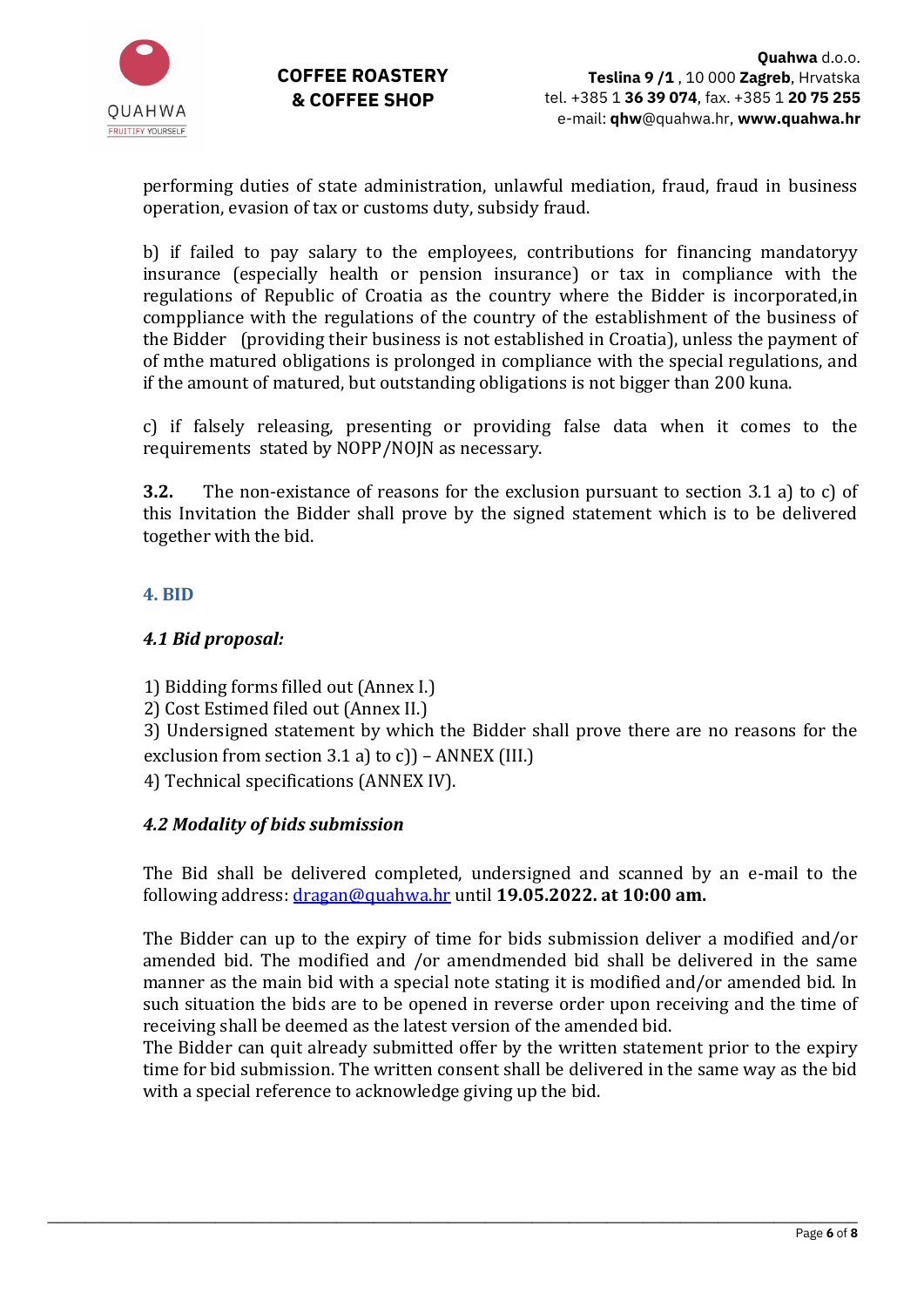

## <span id="page-6-0"></span>*4.3. Bid Validity*

The bid must be valid at least 30 days from the ultimate deadline for submission of bids. The bids with a shorter validity deadline can be turned down.

## <span id="page-6-1"></span>*4.4. Deadline, modality and terms of payment*

The payment shall be made in the following fashion:

• 100% of the bid amount will be paid within 30 days of acceptance of the invoice by the Client.

## <span id="page-6-2"></span>**5. SELECTION CRITERIA**

## **The criteria of selection is the lowest price**

If the two or several bids have the same price the selected bid shall be one which is recevied first.

## <span id="page-6-3"></span>**6. REVIEW AND EVALUATION OF BIDS**

The Purchaser shall after the review and evaluation of the bids turn down :

- offer which is not complete,

- offer contrary to the provisions of Invitation for submission of bids,

- offer where the price is not stated in an absolute amount,

- offer containing mistakes , defects or unlarities if the mistakes , defects or unclarities are not removable,

- offer in which by clarification or completion in compliance with these rules have not corrected the mistake , defect or unclarity

- offer which fails to meet the requirements associated with characteristics of the subject matter of procurement, and therewith fails to meet requirmements from the Invitation for bids submission,

- offer for which the bidder has not accepted the correction of calculation error in writting .

## <span id="page-6-4"></span>**7. OTHER PROVISIONS**

## <span id="page-6-5"></span>*7.1 Bidder Community*

Several economic operators can associate together and deliver the joint bid, irrespectively of the arrangement of their mutual relation.

\_\_\_\_\_\_\_\_\_\_\_\_\_\_\_\_\_\_\_\_\_\_\_\_\_\_\_\_\_\_\_\_\_\_\_\_\_\_\_\_\_\_\_\_\_\_\_\_\_\_\_\_\_\_\_\_\_\_\_\_\_\_\_\_\_\_\_\_\_\_\_\_\_\_\_\_\_\_\_\_\_\_\_\_\_\_\_

The bidders community bear joint liability.